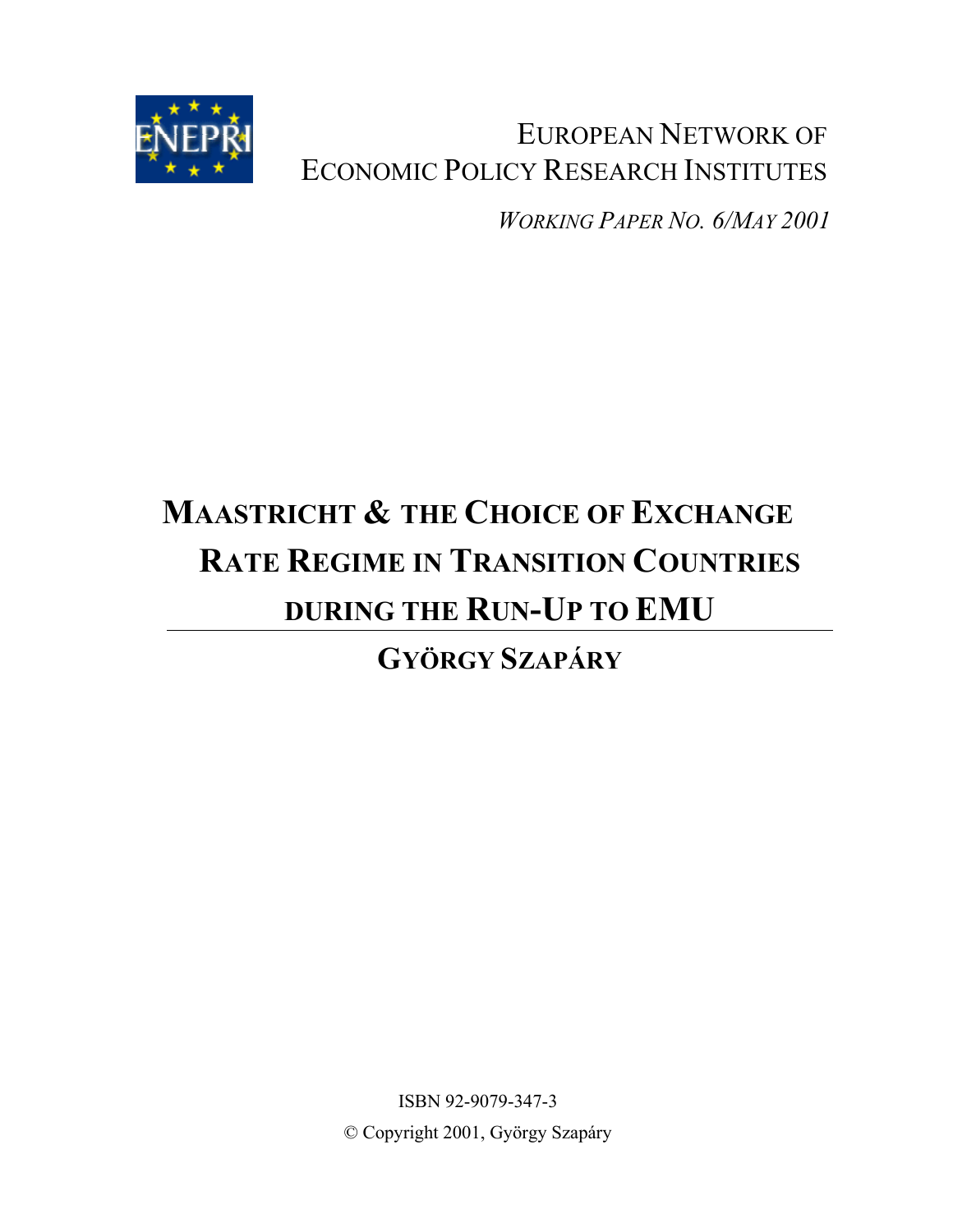# **Maastricht and the Choice of Exchange Rate Regime in Transition Countries during the Run-Up to EMU ENEPRI Working Paper No. 6, May 2001**

**György Szapáry\***

#### **Abstract**

This paper raises some specific issues concerning the choice of exchange rate regime in transition countries during the run-up to EU/EMU membership. It argues that there is no "one-size-fits-all" exchange rate regime that accession countries should uniformly adopt. It also argues that the Maastricht criterion on inflation is inconsistent with the catching-up process because of the Balassa-Samuelson effect and that this inconsistency will encourage a "weighing-in" syndrome: like the boxer who refrains from eating for hours prior to the weigh-in only to consume a big meal once the weigh-in is over, the candidate country will maintain very tight monetary policy and resort to all sorts of techniques (freezing of administered prices, lowering of consumption taxes, etc.) to squeeze down inflation prior to accession only to shift back gears after it has joined the EMU. Indeed, the convergence of short-term interest rates to EMU levels that will come with accession will automatically mean a loosening of monetary policy after the country has become a member of the monetary union. That loosening will be reinforced if the country had previously allowed its exchange rate to appreciate against the euro. The result of this stop-go cycle is that the efficiency of economic management will suffer. It would be better to recognize the principle of the Balassa-Samuelson effect explicitly in the Maastricht criteria by giving more room for maneuver than the one provided by the present rule. The paper makes suggestions on how the Maastricht criterion on inflation could be adjusted and discusses their merits. It concludes that a reasonable compromise would be to define the permissible inflation deviation in reference to the average inflation rate of the euro zone, not the three EU members with the lowest inflation rate.

<sup>\*</sup> Advisor to the President of the National Bank of Hungary. An earlier version of this paper was presented at the conference organized by the International Triffin Foundation on "The Fragility of the International Financial System", Louvain-la-Neuve, Belgium, September 14-15, 2000. It was also published as CEPS Working Document No. 153 in November 2000. The author would like to thank Zsolt Darvas, Daniel Gros, Eduard Hochreiter, András Simon and János Vincze for their useful comments without implicating them. The views expressed in the paper are strictly personal and in no way commit the National Bank of Hungary.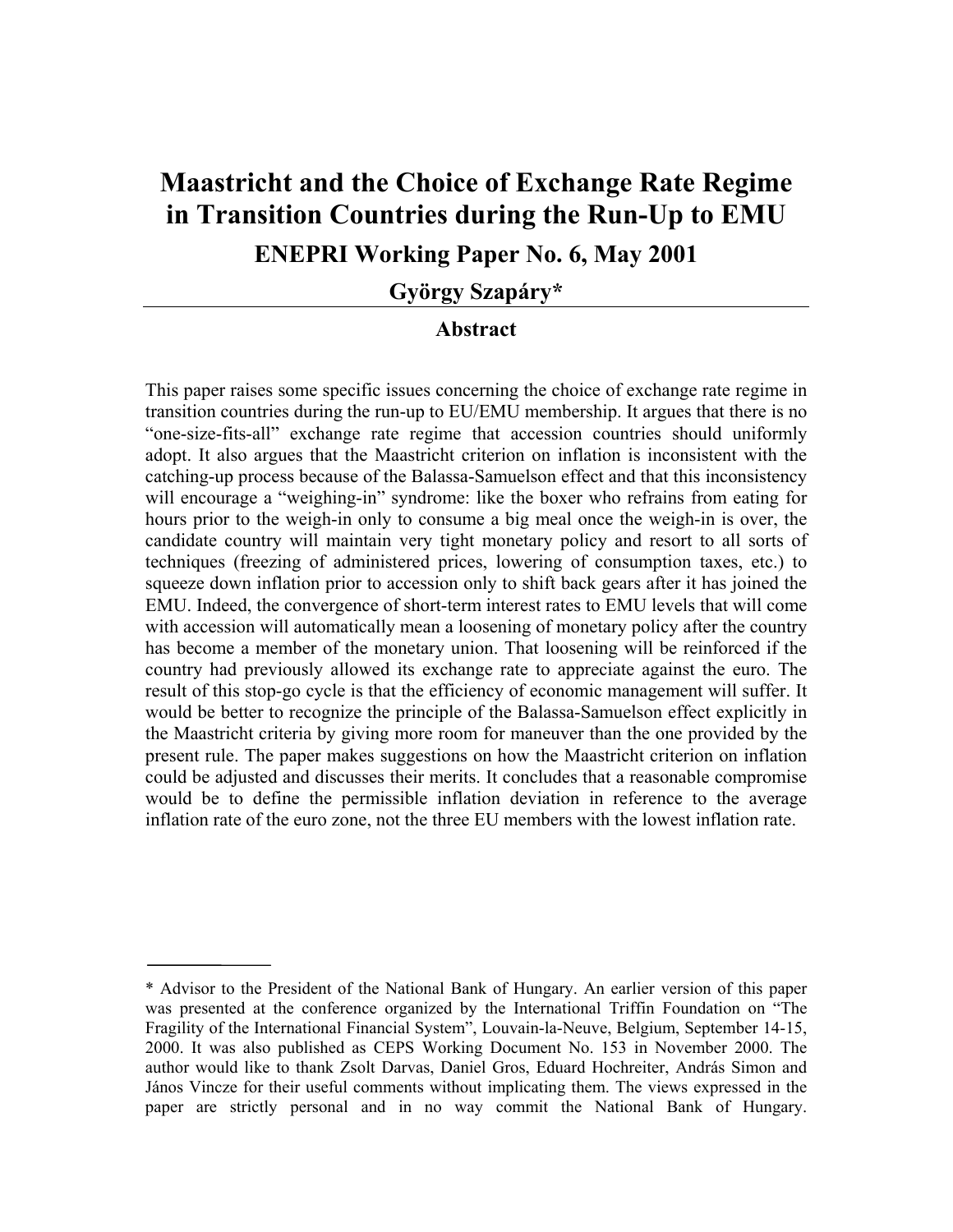

### **SHOULD THE ACCESSION COUNTRIES BE PARTLY EXEMPT FROM RESPECTING THE MAASTRICHT INFLATION CRITERIA ?**

The problems posed for the accession countries by the Maastricht criteria is the main theme of this paper by a Hungarian economist, adviser to the President of the National Bank of Hungary,

According to this paper, the accession countries have a clear interest in joining the Euro zone and, thus, should adopt an exchange rate regime likely to prepare the accession economy to the discipline of EMU. However, the issues to be handled by the monetary authorities are complex and, to some extent conflicting. The perspective of accession may induce massive capital inflows which might lead to an overvalued exchange rate.

The tasks of monetary policy, already complicated under conditions of capital mobility, are rendered even more difficult by the need to formulate a strategy to cope with the Maastricht criteria. As far as the ceiling on public debt and budget deficits is concerned the task is rather clear-cut, albeit not necessarily easy. Strict application of the inflation criterion could on the other hand require an excessively tight monetary policy and this, in turn, could lead to additional capital inflows and other problems of monetary management.

Furthermore, one of the criteria for joining the euro zone is that inflation cannot exceed by more than 1.5 percentage points the average rate of inflation in the three EU countries where inflation is the lowest.

But this might be difficult to achieve due to the so-called Balassa-Samuelson effect, according to which the rate of inflation of a fast growing low-income country that participates in a tight exchange rate arrangement will typically be above that of its trading partners. The accession countries might thus face a long period of higher inflation as long as they are catching-up (in terms of their real income per capita) to the EU average. A similar phenomenon has already been observed after the accession of Portugal, Spain and Greece and should, therefore, not be assimilated with "classical" monetary inflation.However, this "catching-up" aspect of inflation has not been allowed for in the formulation of the "Maastricht criteria" posing thus a potential conflict of policy targets for accession countries.

The most appropriate way to solve this dilemma would, according to the author, be to take the "Balassa-Samuelson effect" explicitly into account in the Maastricht criteria, and thus allow the rate of inflation in low-income accession countries to exceed somewhat, during the catching-up period, the norm currently provided for in the Treaty

> Jørgen Mortensen CEPS Associate Senior Research Fellow and Manager of ENEPRI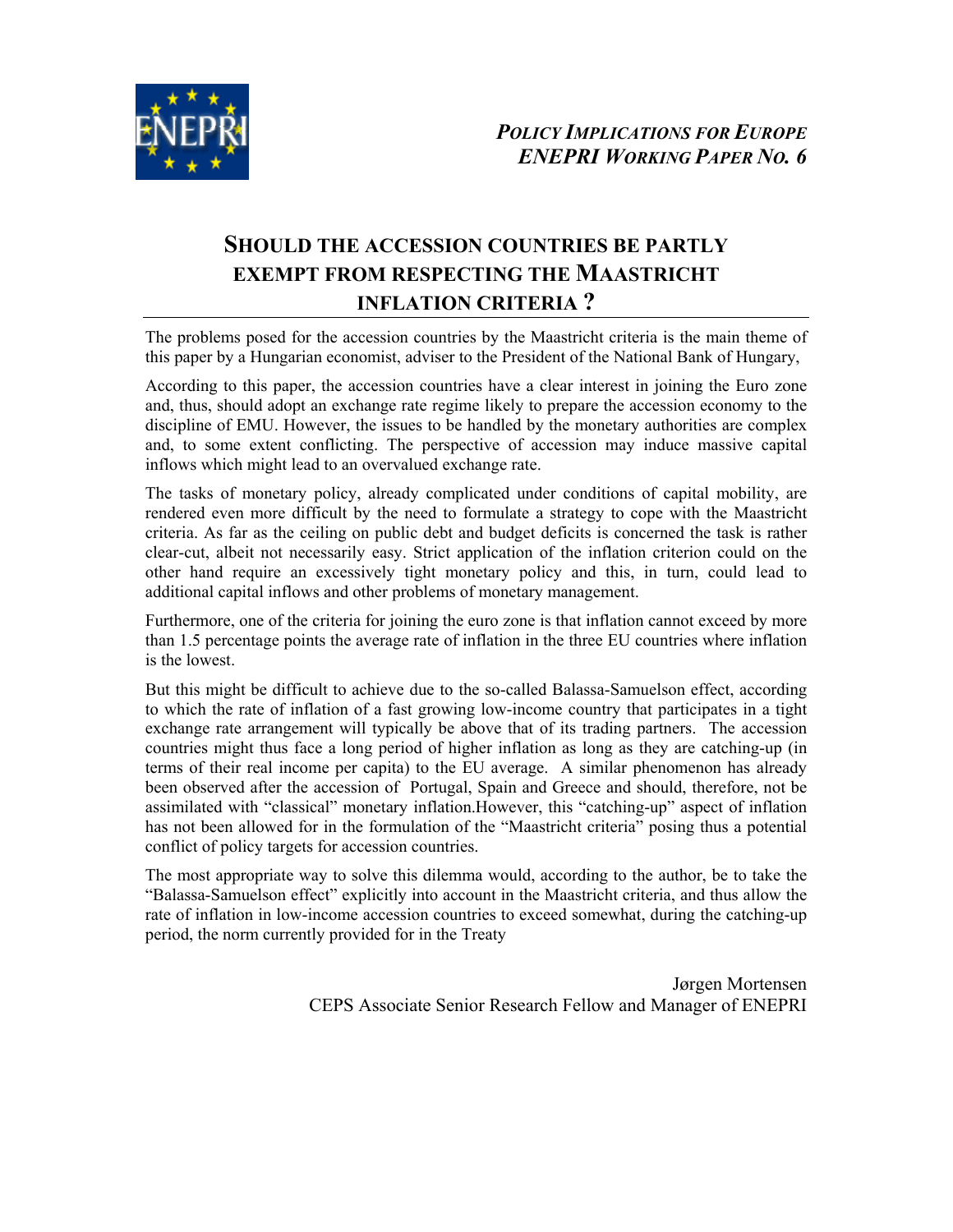# **CONTENTS**

| V. Encourage "weighing-in" syndrome or change the Maastricht criterion on inflation?11 |  |  |
|----------------------------------------------------------------------------------------|--|--|
|                                                                                        |  |  |
|                                                                                        |  |  |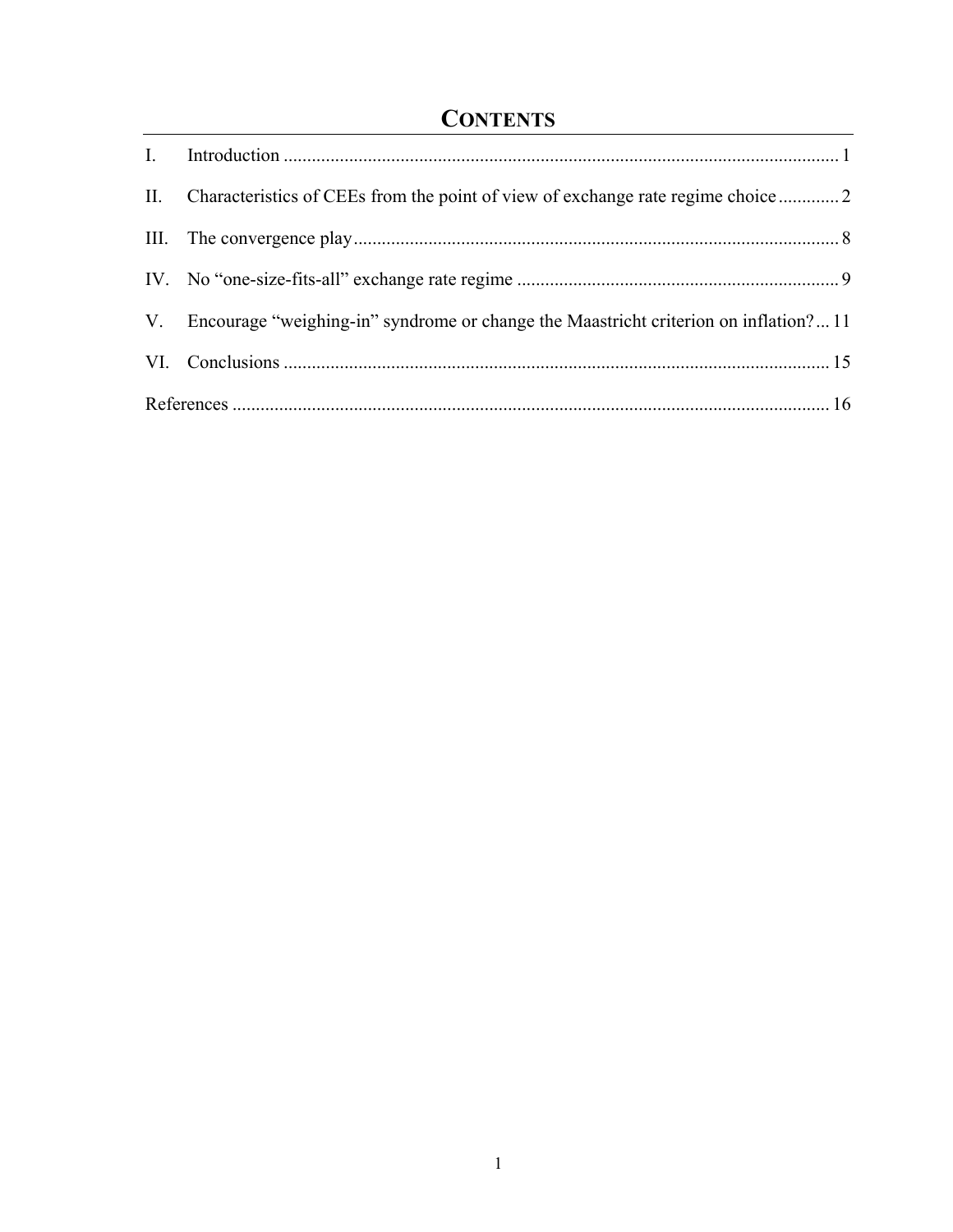# **Maastricht and the Choice of Exchange Rate Regime in Transition Countries during the Run-Up to EMU**

**György Szapáry**

#### **I. Introduction**

With the creation of EMU, a new chapter has been opened in the debate about the issue of exchange rate regime choice. At stake is the selection of an exchange rate regime that will best serve the interests of the accession countries from Central and Eastern Europe (CEE) as they prepare to join the EU and to meet the Maastricht criteria which will allow them to enter later the EMU. There is little doubt that from an economic standpoint, the CEEs, small economies as they are, have a strong interest in joining the euro zone once they have liberalized the trade and capital flows and have become a member of the EU. Entry into the euro zone will mean lower risk premium and interest rates, as well as lower transaction costs (to mention just the most obvious economic advantages), along with a say in shaping the ECB's monetary policy, the independence from which becomes more imaginary than real once a small country has *de facto* integrated into the economy of the euro zone. The question is whether there is an ideal exchange rate regime for transition countries during the run-up to EMU which can ensure stability, maintain competitiveness, promote structural reforms and also help to meet the Maastricht criterion on inflation.

The purpose of this paper is not to discuss the many aspects of the issue of exchange rate regime choice, a topic which is examined and debated in a vast body of literature. Rather, it would like to raise, particularly in the light of the current high degree of globalization of financial flows, some specific issues facing the accession countries which are closest to EU/EMU membership. In this context, the paper raises the issue of the adequacy of the Maastricht criterion on inflation and makes some suggestions for adjusting that criterion.

The accession countries maintain a wide diversity of exchange rate regimes: practically all varieties can be found from currency board arrangements (e.g., Estonia) to floating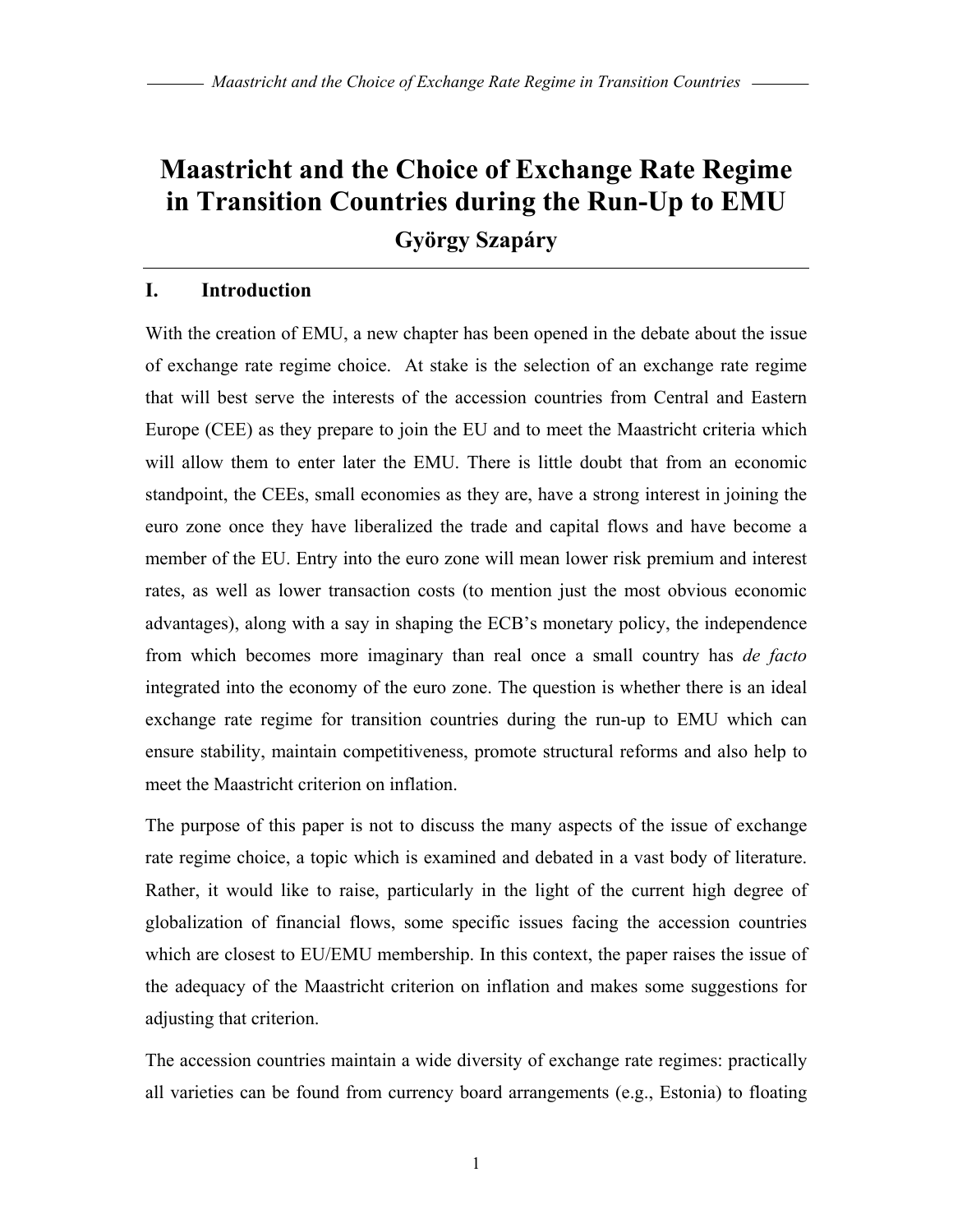regimes (e.g., the Czech Republic and Poland since April)<sup>1</sup>. Hungary's system is somewhere between these two ends: a preannounced crawling peg with a relatively narrow band of  $\pm$  2.25 percent. A common goal of these countries is to move toward meeting the Maastricht criteria while completing the transition, but there seems to be no direct link between the exchange rate regime in place and the progress achieved in meeting that goal. For instance, close to EU inflation level has been achieved in Estonia with a currency board and in the Czech Republic with a floating regime; and approximately the same path of disinflation has been secured in Poland with a wide band crawling peg and in Hungary with a narrow band crawling peg (Chart 1). This is testimony to the fact that other policies matter more than the exchange rate regime. Yet there is an issue of exchange regime choice because the ultimate goal is to fix the currencies to the euro and that process should be as orderly and efficient as possible.

#### **II. Characteristics of CEEs from the point of view of exchange rate regime choice**

The acceding transition countries share a number of characteristics which have a bearing on exchange rate policy. First, their wages and non-tradable prices are lower than those of the EU countries. Since they have a lower level of technical development and productivity, they are expected to grow faster than the EU as real convergence proceeds. This means that their wages and non-tradable prices will grow faster in accordance with the Balassa-Samuelson (BS) effect. The BS effect arises from the fact that the growth of productivity differs among sectors while wages tend to be less differentiated. Typically, productivity growth is faster in the traded goods sector than in the non-traded goods sector, such as services. To the extent that the faster productivity growth in the traded goods sector pushes up the wages in all sectors, the relative prices of the non-traded goods to those of the traded goods will rise. Since the growth of productivity is, by definition, faster in a catching-up economy than in a more mature economy, the BS effect implies that, *ceteris paribus*, the CPI of the former will rise

 $\overline{a}$ 

<sup>&</sup>lt;sup>1</sup> Until April 2000, Poland had a preannounced crawling peg with a band which had been progressively widened to  $\pm$  15 percent.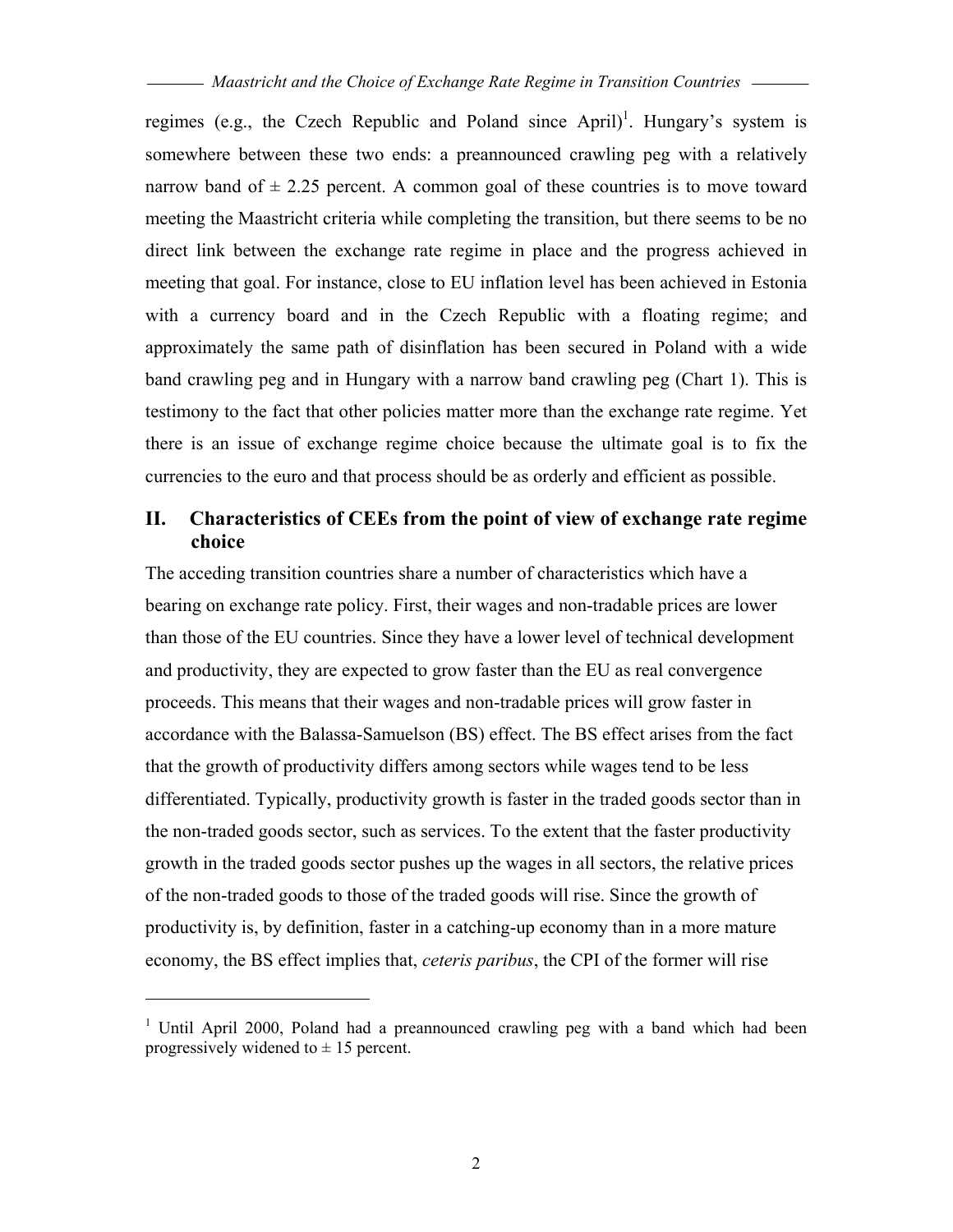$\overline{\phantom{0}}$ 

 $\overline{\phantom{0}}$ 

faster than that of the latter, as the levels of productivity, wages, and non-traded goods prices converge between the two economies.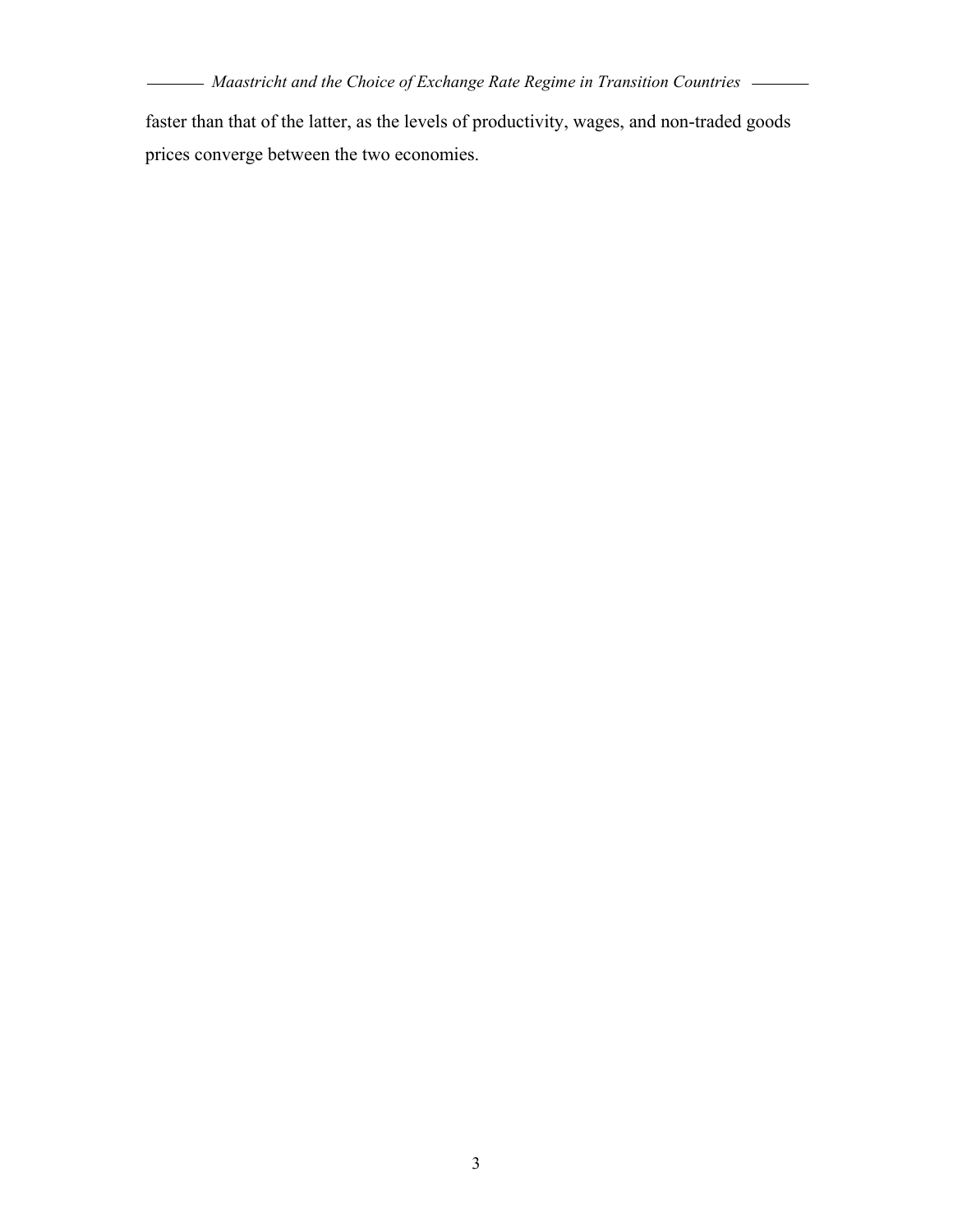

**Chart 1: Inflation in Transition Countries, January 1990 - September 2000**

Source: IMF, *International Financial Statistics*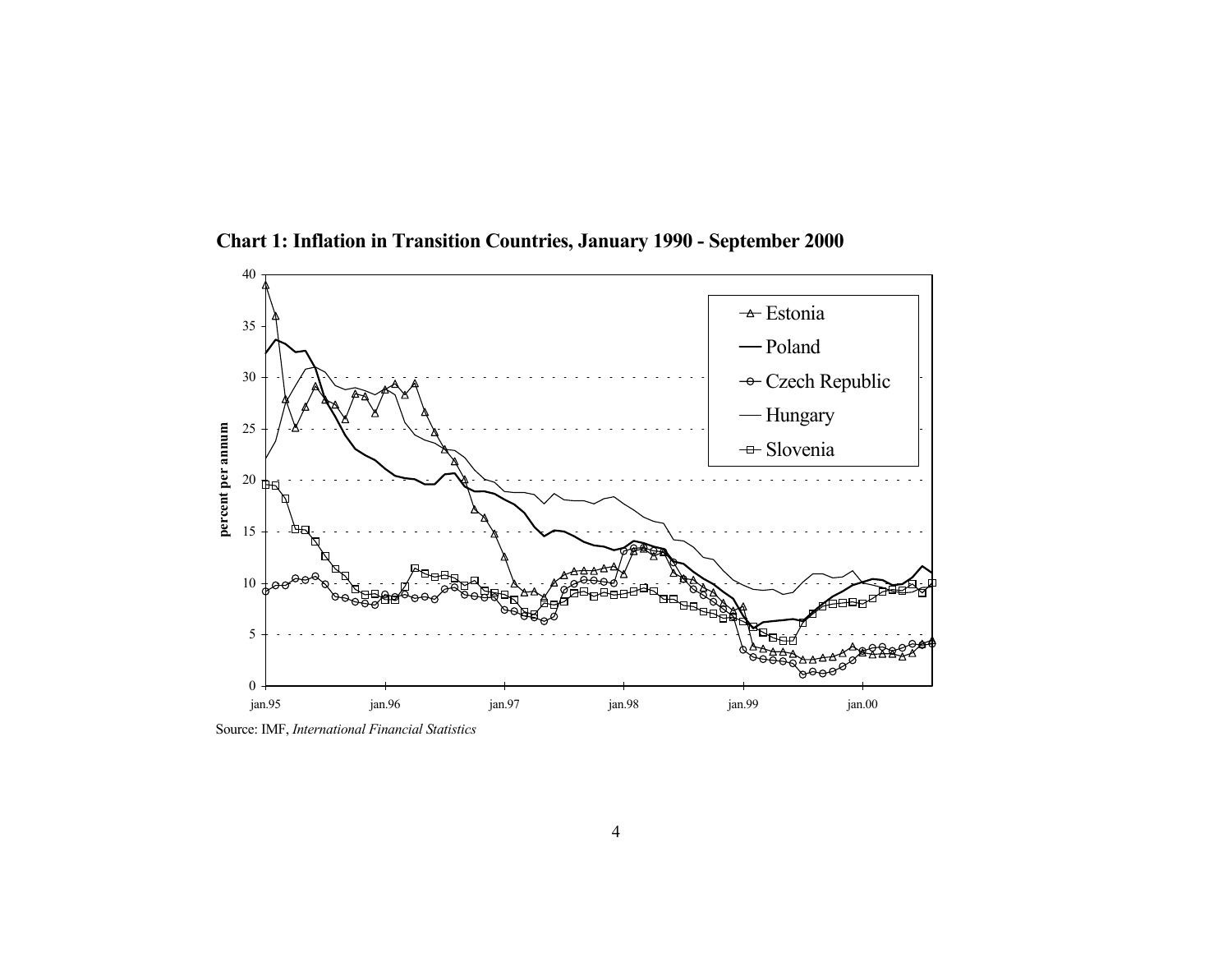Hence, the real exchange rates of the accession countries, as measured by the CPI, will appreciate during the catching-up process. However, this process will necessarily take many years and the real appreciation has to be broadly in line with the underlying BS effect if the country is to avoid loss of competitiveness and serious balance of payments problems.

The inflation differentials observed within the EMU and the approaching enlargement of the EU have focused interest on the BS effect. ECB (1999) notes that there is clear evidence that the BS effect has been at work within the euro area, though it does not provide precise estimates. IMF (2000) reports calculations estimating the BS effect in the range of 1.5 and 2 percent per year for certain individual member countries of the EU. Pelkmans-Gros-Nunez Ferrer (2000) make precise estimates for the candidate countries and find that the BS effect could be around 3.5-4 percent for these countries. Simon and Kovács (1998 and 2000) estimate the BS effect for Hungary at 1.9 percent per year during the period 1991-98. For Slovenia, IMF (2000) reports an estimate of 2.5 percent per annum. While these estimates for the candidate countries vary reflecting the different methodologies of calculations, they all show that the BS effect for these countries exceeds the 1.5 percent permissible inflation deviation under the Maastricht criterion.

Second, as a result of the liberalization of trade and payments, the economies of the accession countries are highly open and integrated into a global financial system in which the flow of capital is much less restricted than it was when, for instance, Spain, Portugal, and Greece joined the EU. At the same time, because of their status as emerging markets, the accession countries remain exposed to volatile capital flows, as witnessed during the Russian financial crisis of 1998 when capital fled these countries, irrespective of the state of their fundamentals or exchange rate regimes.

Third, the candidate countries still face relative price adjustments beyond the BS effect, due to the continuous structural reforms and liberalization in such areas as telecommunication, energy, transportation and healthcare. The inflationary impact of these changes is less stable and progressive than that of the BS effect because it is linked to the timing of reforms which, in turn, is often linked to the privatization of those activities.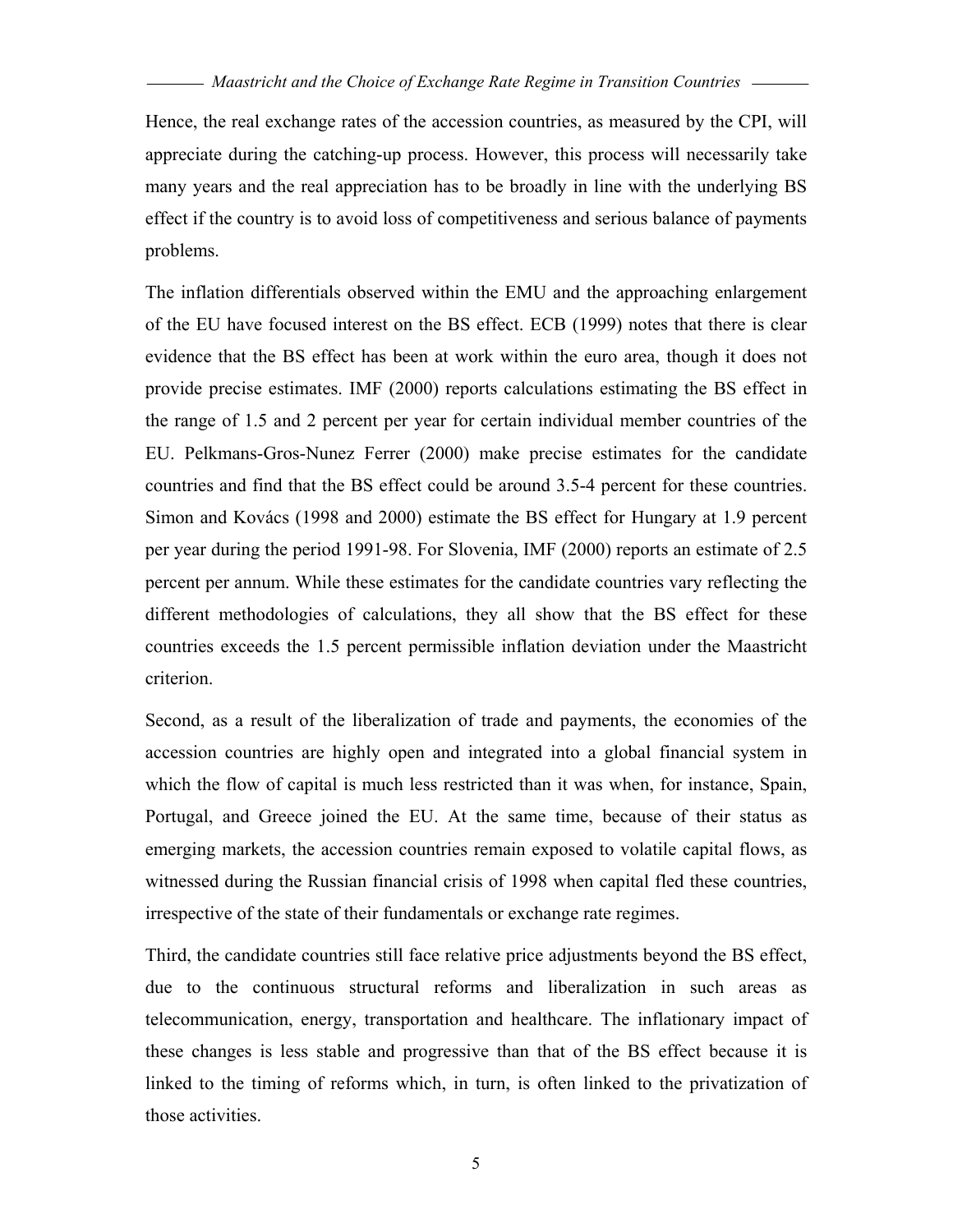Fourth, these countries have small domestic markets and rely heavily on exports and imports for investment and growth. A loss of competitiveness translates fairly rapidly into a deterioration of the balance of payments.

When considering the choice of an appropriate exchange rate regime, the authorities of the accession countries are therefore confronted with three conflicting objectives: (i) to ensure reasonable exchange rate stability in the face of capital volatility; (ii) to secure an orderly real exchange rate appreciation more or less along the path dictated by the BS effect; and (iii) to move toward meeting the Maastricht criterion on inflation.

The stability objective would be best served by a fixed rate regime. However, because of the faster inflation inherent in the catching-up process and the risk that the required wage flexibility and strong supportive policies to sustain a fixed rate can not be implemented, a rigidly fixed rate carries the danger of leading to a rapid appreciation of the real exchange rate which could prove intolerable for most countries. In Estonia, for example, where a currency board arrangement is in effect, the real exchange rate appreciated by more than 100 percent between 1993 and 1999 (Chart 2). Estonia has been able to cope with this appreciation because its wages are very low (relative to the skill of the labor force) and because the small size of the country means that foreign direct investment (FDI) was able to cover a large part of its sizable current account deficit, which averaged about 10 percent of GDP in 1996-98. The other countries would not be able to tolerate such rapid appreciation and such high current account deficit. The real appreciation in Estonia is perhaps an extreme case and there are examples of fixed rate regimes where the real appreciation was more modest and gradual. The point is that a fixed rate needs the backing of strong monetary and fiscal policies and flexible wages which may not exist in all cases. Furthermore, a fixed rate would deprive the country of one of its instruments, the nominal appreciation of the currency, that could help the country to bring inflation down to the Maastricht level without resorting to excessively tight monetary and fiscal policy.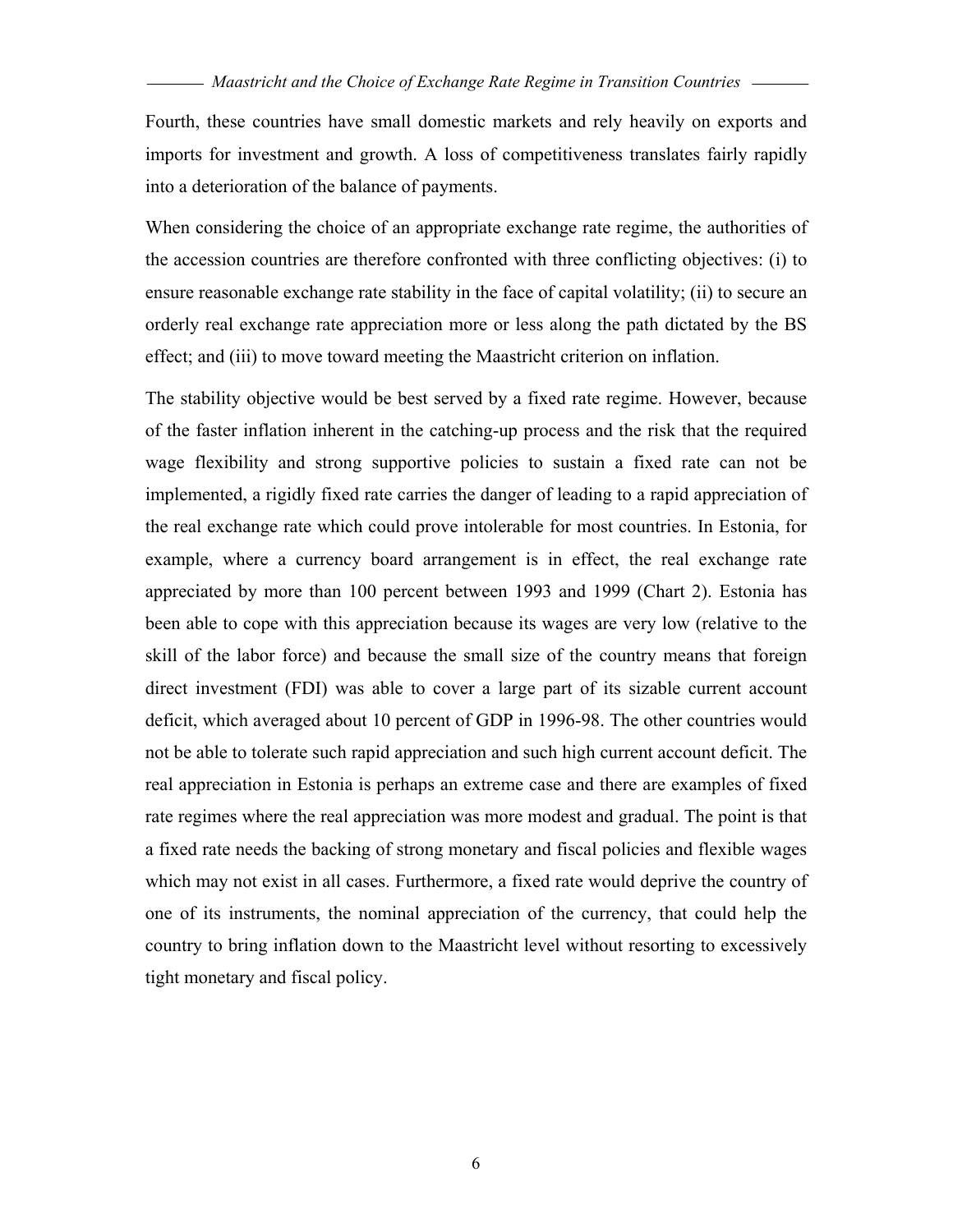

**Chart 2: Real Exchange Rates in Transition Countries, January 1993 - July 2000**

Real exchange rates are calculated with consumer prices against the basket of five European countries: Germany 40%, France 20%, Italy 20%, Austria 10%, the Netherlands 10%.

Source: Calculations based on data from IMF, *International Financial Statistics*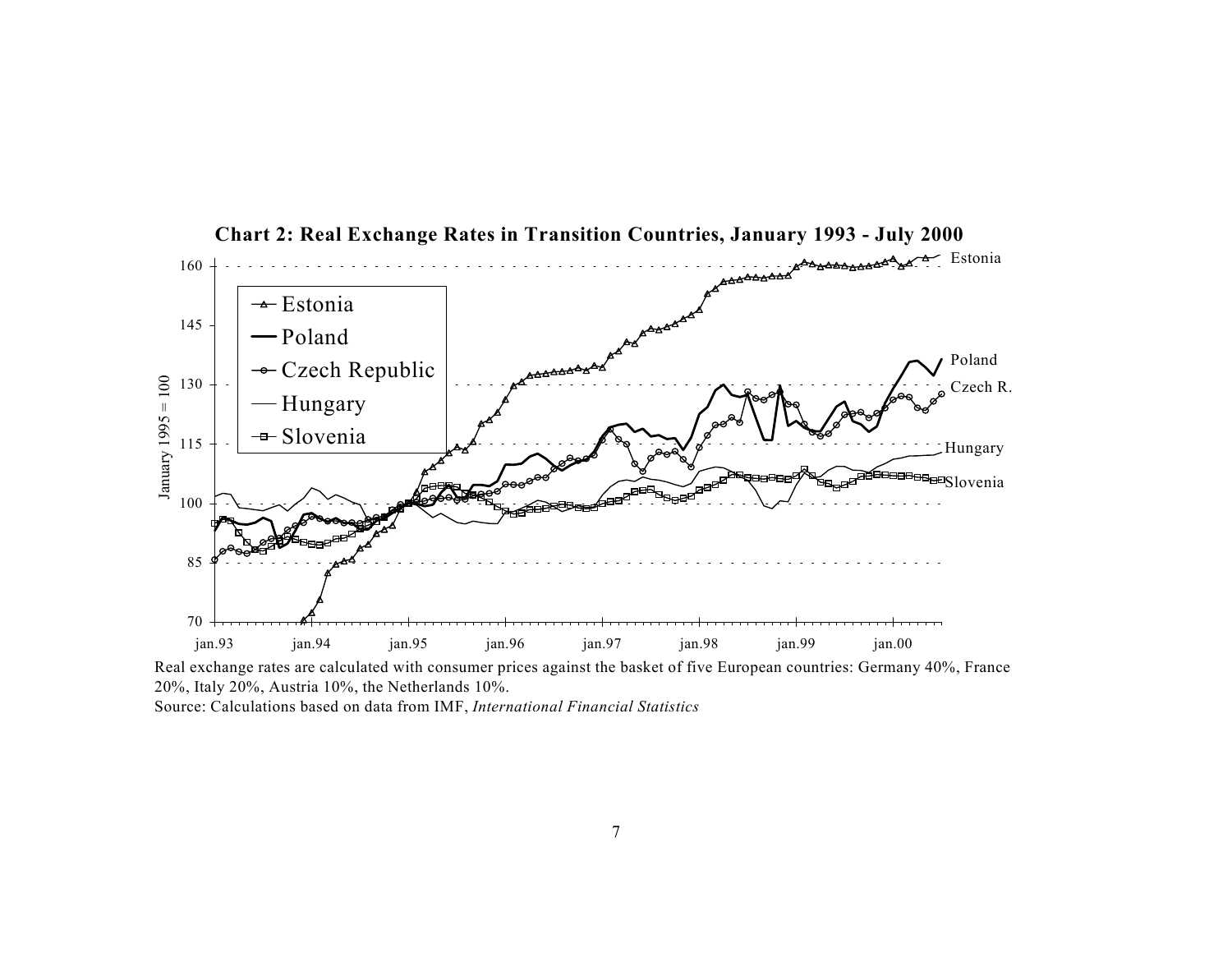A flexible exchange rate arrangement, in the form of a wide band or free floating regime could, in principle, provide the possibility for a gradual appreciation of the real exchange rate in conformity with the BS effect and could also help the country to meet the inflation target without relying on unduly restrictive monetary and fiscal policy. However, because transition countries are particularly exposed to the volatility of speculative capital flows, such regimes may lead, as seen during 1997-98, to large real exchange rate variability. Although opinions differ on how bad real exchange rate variability actually is, there are convincing empirical studies in the literature which demonstrate their negative economic effects<sup>2</sup>. While the multinational firms operating in these countries might more easily cope with real exchange rate fluctuations, the smaller domestically owned firms, whose development is essential for broad-based economic prosperity, are much more sensitive to changes in competitiveness. A wide band or free floating regime also carries the danger that if the country's fundamentals are seen by the markets as appropriate, the inflow of capital will lead to an excessive appreciation of the currency. Good fundamentals are not a precondition though, as evidenced by the large inflows into Russia prior to the summer of 1998.

One argument often made in favor of floating or wide bands is that it provides better protection against speculative attacks. However, the experience during the Russian crisis of Poland and Israel, two countries considered as emerging markets, showed that when there is a sudden shift in market sentiment, wide bands do not shield against speculative attacks<sup>3</sup>. Another argument is that because of the greater potential risk of depreciation, wide bands discourage speculative capital inflows. The experience of the above two countries prior to the Russian crisis does not support that argument, as both countries witnessed large capital inflows.

Narrower bands reduce exchange rate variability and can also prevent an excessive appreciation/depreciation at times of capital inflows/outflows. Whether this is a sensible policy depends on the magnitude of the capital flows. Hungary has so far managed to prevent an undue appreciation of its currency without excessive sterilization costs<sup>4</sup> and

<u>.</u>

<sup>&</sup>lt;sup>2</sup> See for example Baldwin and Krugman (1989), Campa (1993) and Gourinchas (1999).

<sup>&</sup>lt;sup>3</sup> See Darvas and Szapáry (2000).

<sup>&</sup>lt;sup>4</sup> See Szapáry and Jakab (1998).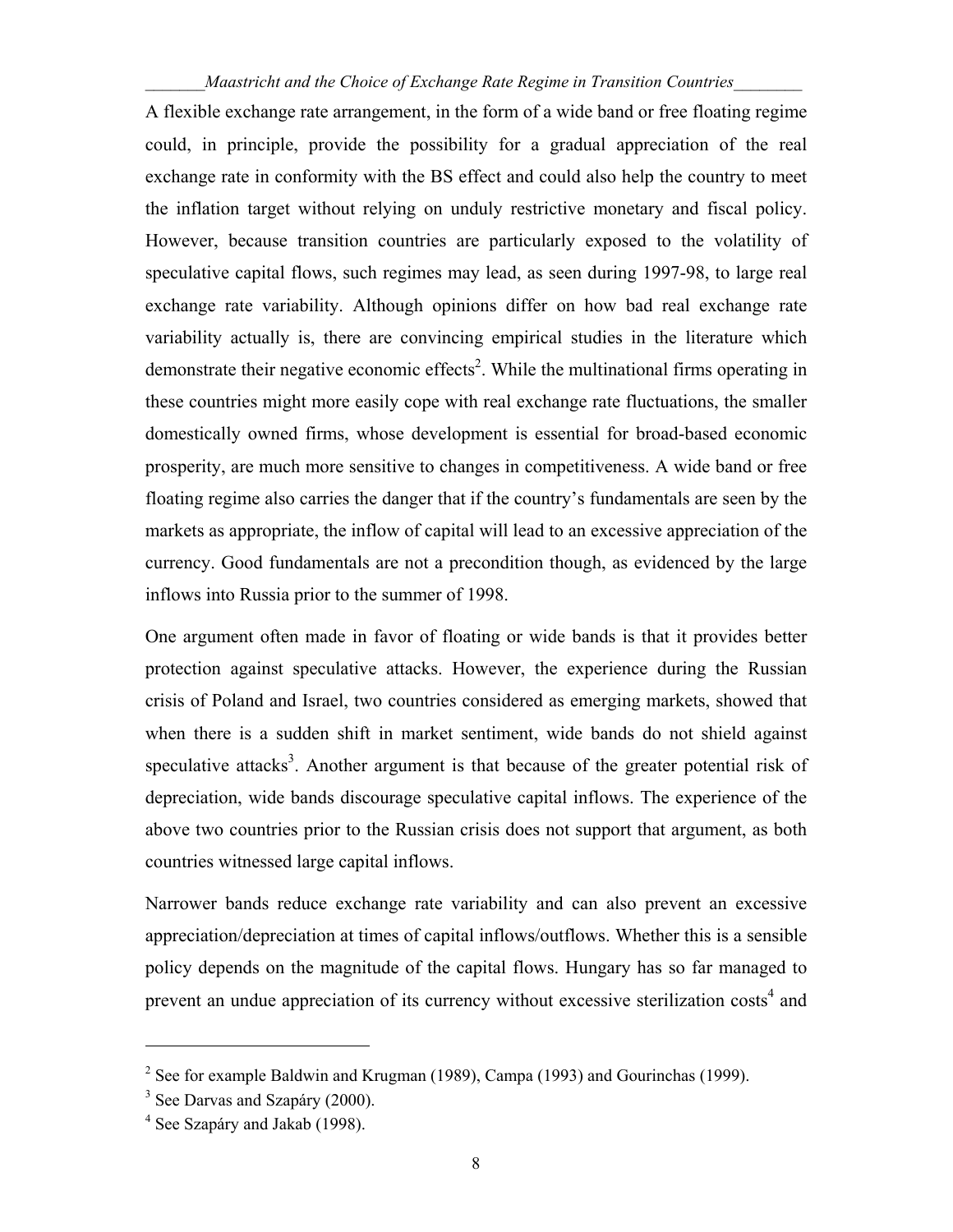successfully defended the forint without excessive loss of reserves in the wake of the Russian crisis. This experience, and that of Greece when the authorities defended the drachma during the Asian crisis, turned out to be beneficial, since output growth strengthened and inflation continued to decline in both countries after the defense of their currencies. The point to make here is that there are circumstances, i.e. when the fundamentals are right, under which it makes sense to defend the currency in order to maintain stability. A narrow band, if it is supported by credible policies, may also lead to lower premium on domestic interest rates, since the risk of depreciation and exchange rate variability are lower<sup>5</sup>. That said, a narrow band is not necessarily the right regime for all cases; the break-up of ERM1 illustrates that point. A narrow band, just as a fixed rate, needs to be backed by adequate supportive policies.

#### **III. The convergence play**

<u>.</u>

The developments of the recent past place the issue of exchange regime choice in a somewhat new light in the case of the accession countries. The most important event is the creation of the EMU and the reasonable expectation that the applicant countries will follow policies that will allow them to become a member of EMU in the not too distant future. This seems to have provided enough of certainty for the markets to engage in speculation for a convergence of interest rates and an appreciation of the exchange rates, if the fundamentals of the country are judged to be broadly appropriate. Another important development is the liberalization of markets. Capital has never been as free as it is now to move across borders and the progress in technology has made the flow of capital much easier and faster. There is a vast amount of potentially fickle capital ready to take a higher risk in emerging markets in order to take advantage of higher expected returns. Fund managers throughout the world invest only a small portion of their portfolio in emerging markets to maximize returns. Investment banks offer dedicated emerging market funds to investors, while advising them to invest only a small portion

 $<sup>5</sup>$  Until the Russian crisis, the interest rate premium was lower in Hungary which maintains a</sup> narrow band preannounced crawling peg regime than in the Czech Republic with a free floating regime and in Poland with a wide band regime. The Russian crisis triggered a change in market sentiment and the interest rate premium in Hungary increased to the level of that prevailing in the Czech Republic and Poland (see Darvas and Szapáry, op. cit.).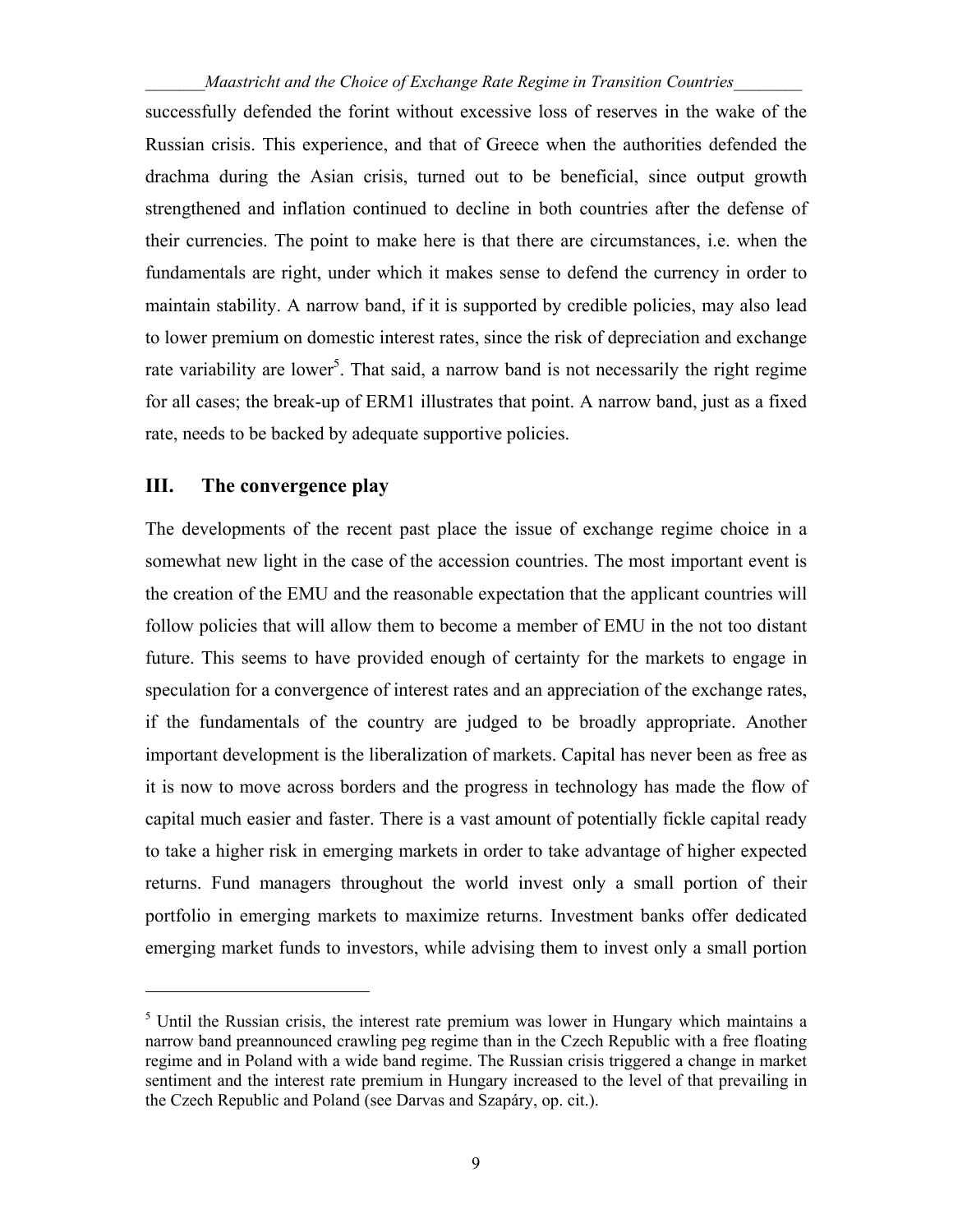of their total portfolio into such funds. While all this sounds very conservative from the point of view of the investor, it adds up to billions of volatile dollars available to move around among emerging markets. Capital flows that are insignificant for markets of the size of the United States or the euro zone can be very disruptive for the exchange markets of small countries like the Czech Republic, Hungary or even Poland.

Accession countries have some characteristics that promise good returns with less risks for speculative capital. In order to meet the inflation criterion for joining the EMU, the monetary authorities are likely to maintain a nominal interest rate level that is higher than the uncovered interest rate parity, encouraging investment in fixed income investments, such as government securities. The favorable growth prospects attract investment into the stock markets of these countries by investors both with a short run and a medium to long run perspective. The experience of Greece, Portugal and Spain, where stock markets outperformed the other European markets in the years following their entry into the EU, serves as a good example. The expected return on both of these types of portfolio investments is enhanced by the anticipated appreciation of the exchange rate.

#### **IV. No "one-size-fits-all" exchange rate regime**

This situation creates specific problems for the accession countries. First, it is too early for them to be caught up in the convergence play. The date of EMU membership is still uncertain and an undue appreciation of their currencies or a too rapid fall in domestic interest rates will not be consistent with their stabilization goals. Second, these countries remain vulnerable to shifts in market sentiment triggered by financial crises elsewhere. The more speculative capital enters the country, the more capital will be able to leave it when market perceptions change, undermining stability. In such circumstances, controls on short-term capital flows might be of some help. Although such controls can be circumvented once trade and long-term capital movements have been liberalized, they can mute the magnitude of short-term capital movements by throwing sand into the wheels. Nevertheless, since the ultimate goal is full liberalization, short-term capital controls can only provide a temporary relief. At best one can argue in favor of not making a full liberalization of short-term capital flows a precondition for EU accession, only a precondition for joining ERM2.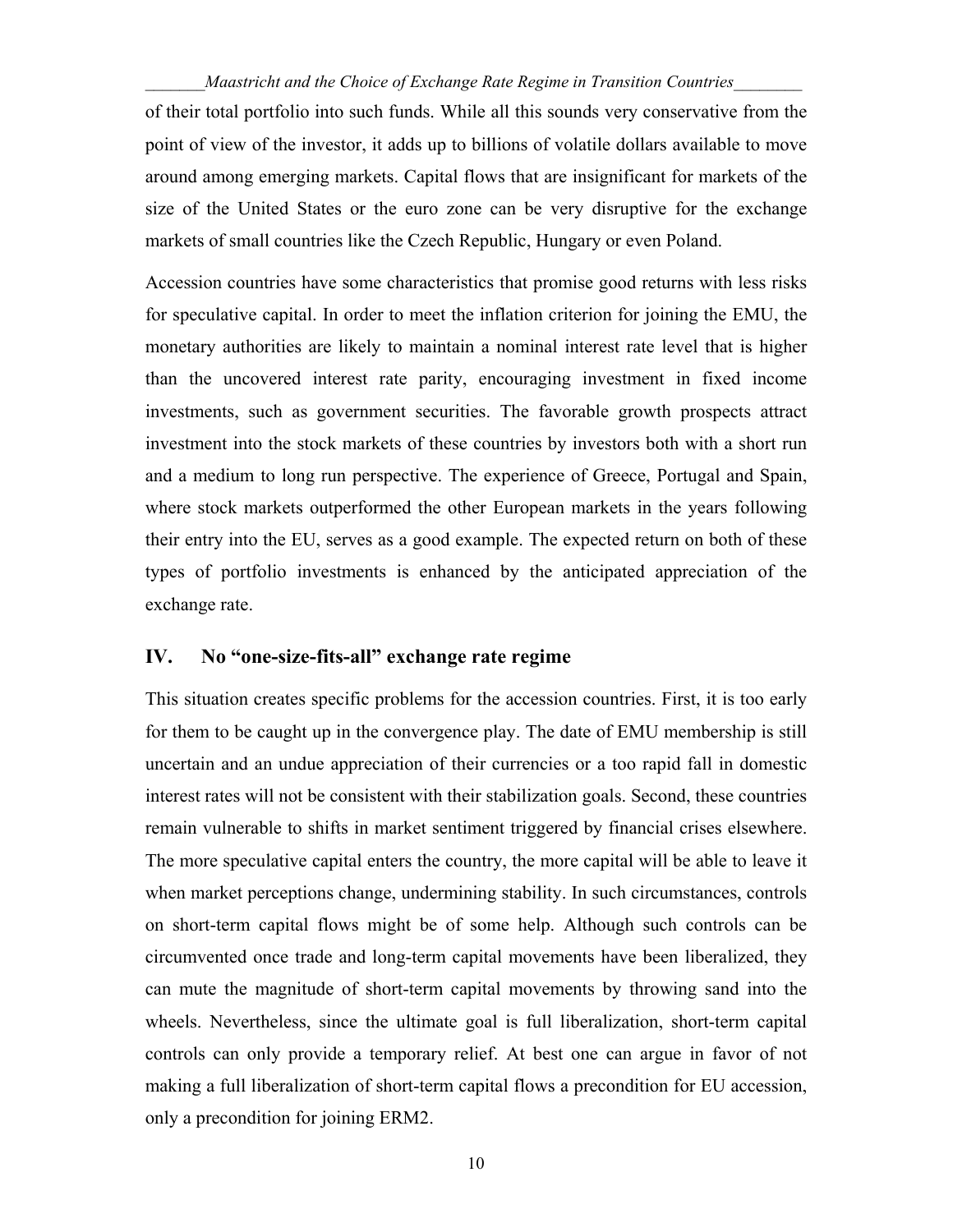The experiences with different exchange rate regimes in the transition countries and elsewhere convincingly show that there is no "one-size-fits-all" exchange rate regime that accession countries should uniformly adopt in the run-up to EU/EMU membership. There are many factors that need to be taken into account when selecting an exchange rate regime. The most obvious is the strength of the political commitment to pursue macroeconomic policies – in particular, fiscal, monetary and incomes policies – which will ensure internal and external stability. The looser that commitment is, the less likely it is that a rigidly fixed system can survive the pressures of the market. The progress with structural reforms, such as privatization, the lifting of price controls, healthcare reforms, etc., also need to be taken into consideration, since they influence the future path of inflation. Slower progress in these areas would argue in favor of adopting a more flexible exchange rate regime to accommodate the potential inflationary shocks.

Prior to EU membership, candidate countries are free to adopt the exchange rate regime of their choice and they can enter the EU with their prevailing exchange rate regime. At some point after their accession to the EU, they are expected to enter ERM2. The logic of ERM2 excludes the adoption of crawling pegs, free floating without a central rate, and pegs against a currency other than the euro. It seems that the EU and the ECB will accept euro-based currency board arrangements (CBA) if they are deemed sustainable, although the question of the exchange rate being a "matter of common interest" is raised if it turns out that the exchange rate under the CBA is not sustainable. The EU is likely to turn around this problem by declaring that CBA may be compatible with ERM2 as a "unilateral commitment", meaning that the Eurosystem is not committed to take part in any possible defense of the peg. Since a rigidly fixed rate in the form of a CBA, or in any another form for that matter (e.g. the hard currency policy of Austria)<sup>6</sup>, can be a powerful catalyst for the adoption of the right policies, the acceptance of the CBA as a form of participation in ERM2 is appropriate. The EU is likely to take the view that euroization is not compatible with ERM2 on the grounds that it should be the final act of the convergence process and that the new members should receive treatment equal to that of the initial members with respect to the fulfillment of the convergence criteria. In my view, the most serious problem with euro-ization or a CBA is that it takes away the

1

<sup>6</sup> See Hochreiter and Winckler (1995).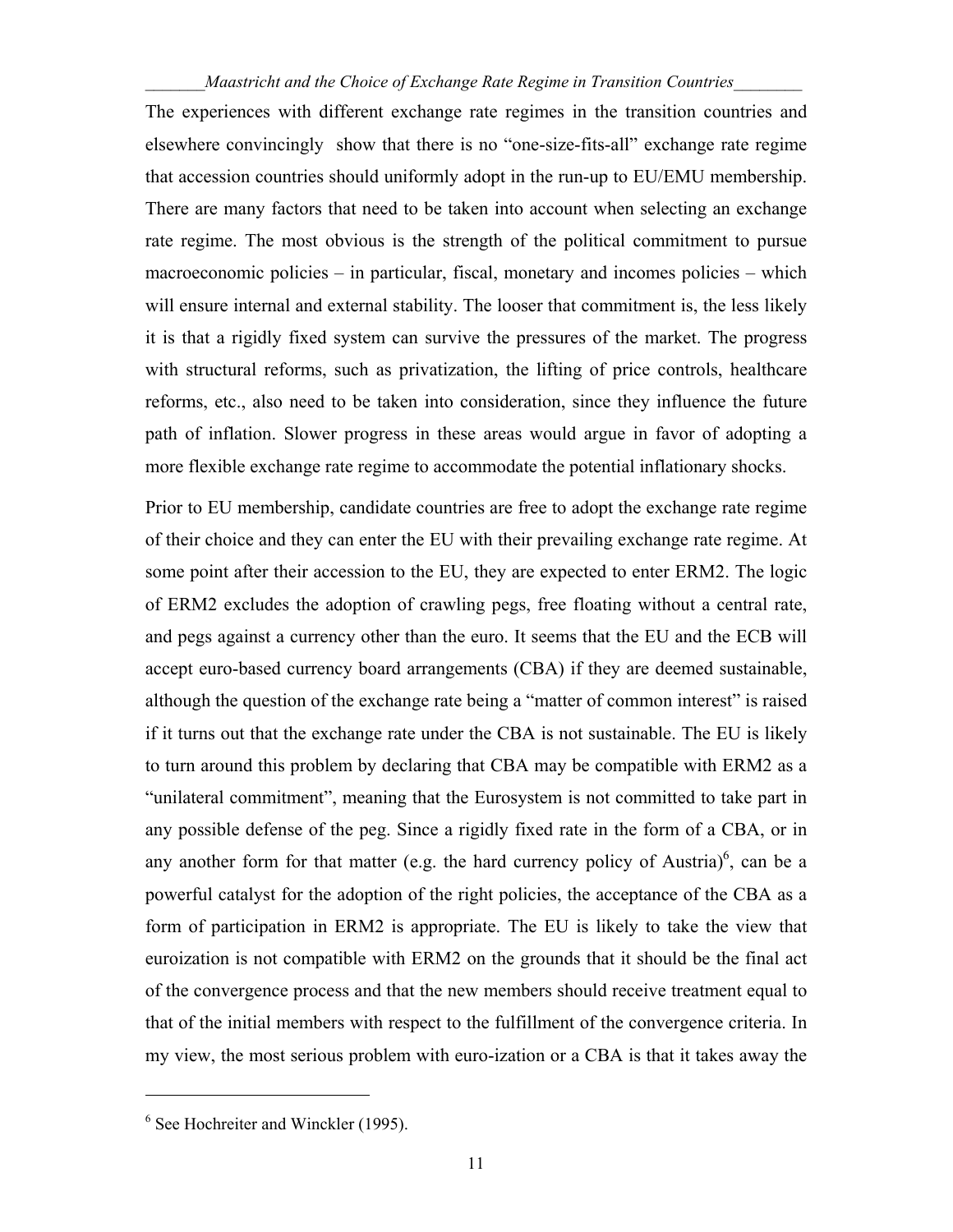possibility of an appreciation of the nominal exchange rate as an instrument of disinflation, placing all the burden of meeting the Maastricht criterion on inflation on monetary and fiscal policy. This brings me to point out an inconsistency built into the Maastrich criteria.

#### **V. Encourage "weighing-in" syndrome or change the Maastricht criterion on inflation?**

One of the Maastricht criteria is that one year prior to joining the EMU, the accession country's rate of inflation should not exceed by more than 1.5 percentage point the average rate of inflation in those three EU countries where inflation is the lowest. Since, as pointed out earlier, the catching-up process implies a higher rate of inflation, it is not logical to demand the same level of inflation from countries at very different stages of development. The same level of inflation can only be achieved either by a very restrictive monetary and fiscal policy which may result in an excessive sacrifice to growth and employment or by an appreciation of the nominal exchange rate. The appreciation of the nominal exchange rate is likely to be resisted because of a fear of loss of competitiveness as capital inflows intensify with the approach of EMU membership. Since there is a lag between an appreciation of the nominal exchange rate and the concomitant slowing down of CPI, the combination of higher inflation and a nominal appreciation may lead to excessive loss of competitiveness. This will encourage the candidate countries to adopt an attitude which one might call the "weighing-in" syndrome: like the boxer who refrains from eating for hours prior to the weigh-in only to consume a big meal once the weigh-in is over, the candidate country will maintain very tight monetary policy and resort to all sorts of techniques (freezing of administered prices, lowering of consumption taxes, etc.) to squeeze down inflation prior to accession only to shift back gears after it has joined the EMU. The convergence of short-term interest rates to EMU levels that will come with accession will automatically mean a loosening of monetary policy after the country has become a member of the monetary union. That loosening will be reinforced if the country had previously allowed its exchange rate to appreciate against the euro. The result of this stop-go cycle is that the efficiency of economic management will suffer.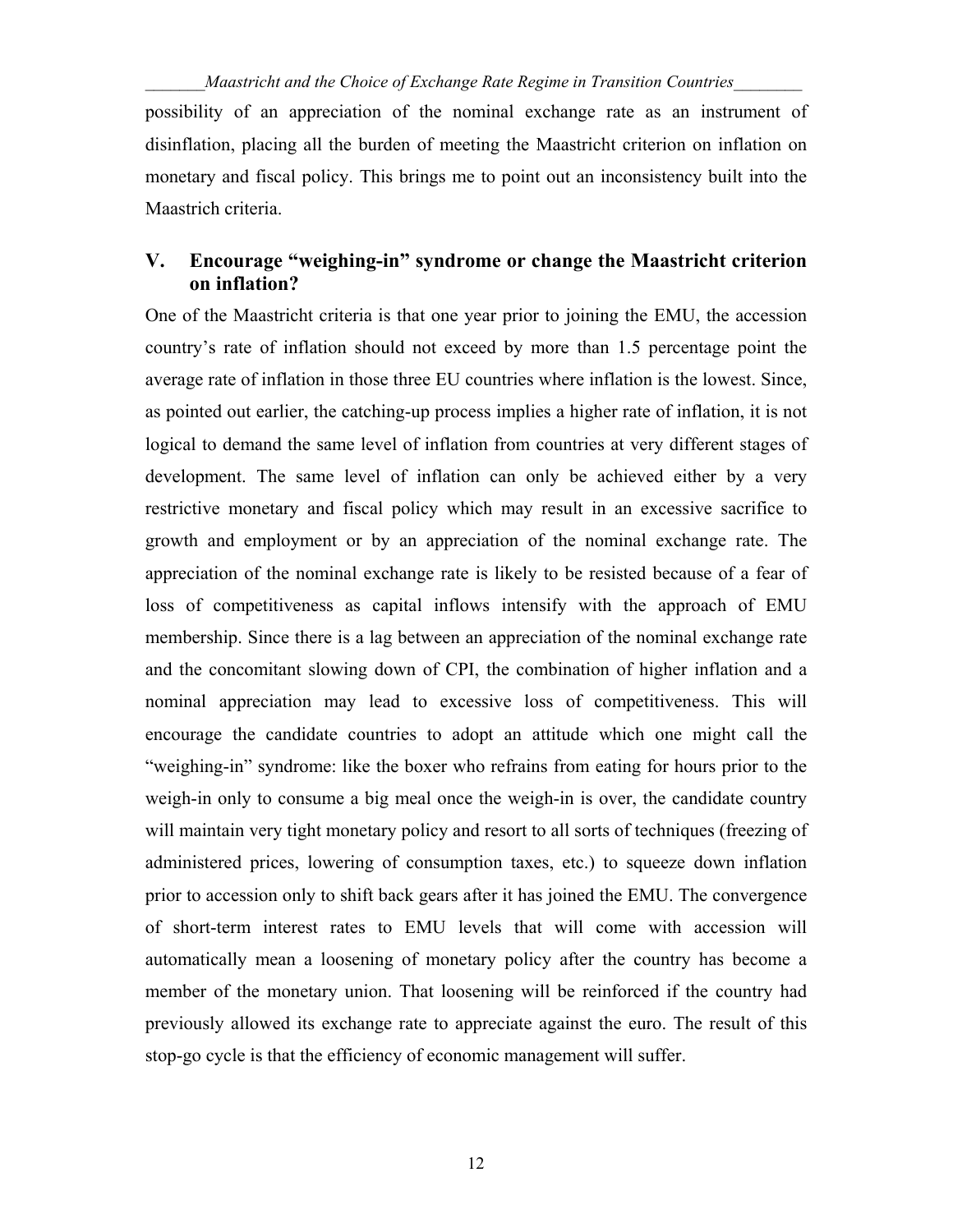It would be better to recognize the principle of the BS effect explicitly in the Maastricht criteria by giving more room for maneuver than the one provided by the present rule which falls short of most estimates of the BS effect. From a strictly economic point of view, the logical solution would be to link the permissible inflation deviation to the size of the productivity growth differential, since it is that differential which determines the BS effect. However, because the growth of productivity is subject to cyclical factors which can differ from one country to the other, it would be difficult to find a standard measurement of the BS effect which can be uniformly applied for defining the permissible inflation deviation. A better solution would be to group both the member countries and the accession countries on a per capita income basis and define the reference value for inflation deviation on that basis. The reference for high income countries would be average inflation rate in the highest per capita income group, and the reference for the low income countries would be the average inflation rate in the lowest per capita income group. The logic of grouping the countries on a per capita income basis is that it is a good proxy of the level of development and therefore of the extent of the expected faster productivity growth (i.e., of the real convergence) and hence of the BS effect. Indeed, it is not surprising that the EMU member countries with the lowest per capita incomes, Portugal and Spain, have recorded higher than average inflation rates within the euro zone (Chart 3). Such a differentiated treatment would of course violate the principle of equal treatment between the initial EMU members and those who join the monetary union later. It is understandable that the principle of equal treatment was upheld when the initial criteria for joining the EMU were negotiated and the founding members established the monetary union. It is difficult to imagine how it could have been otherwise, since finding an agreement on the different rates of inflation to be assigned to the different countries could have paralyzed the negotiations for ever.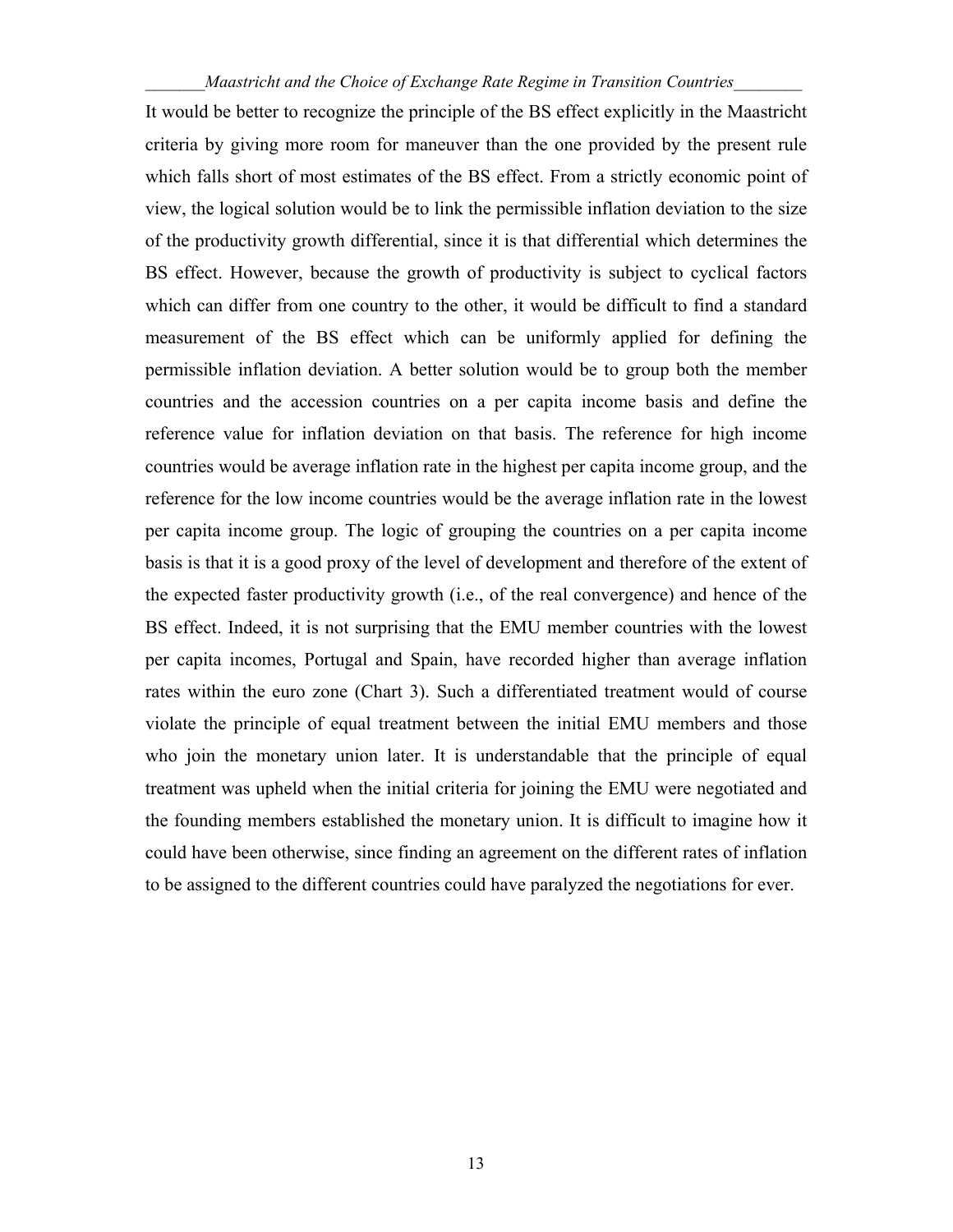

## **Chart3:GrossNationalIncom e Per Capita and Inflation**

\* For Spain: 1997. For Portugal: GDP per capita Sources: IMF, *International Financial Statistics* and Eurostat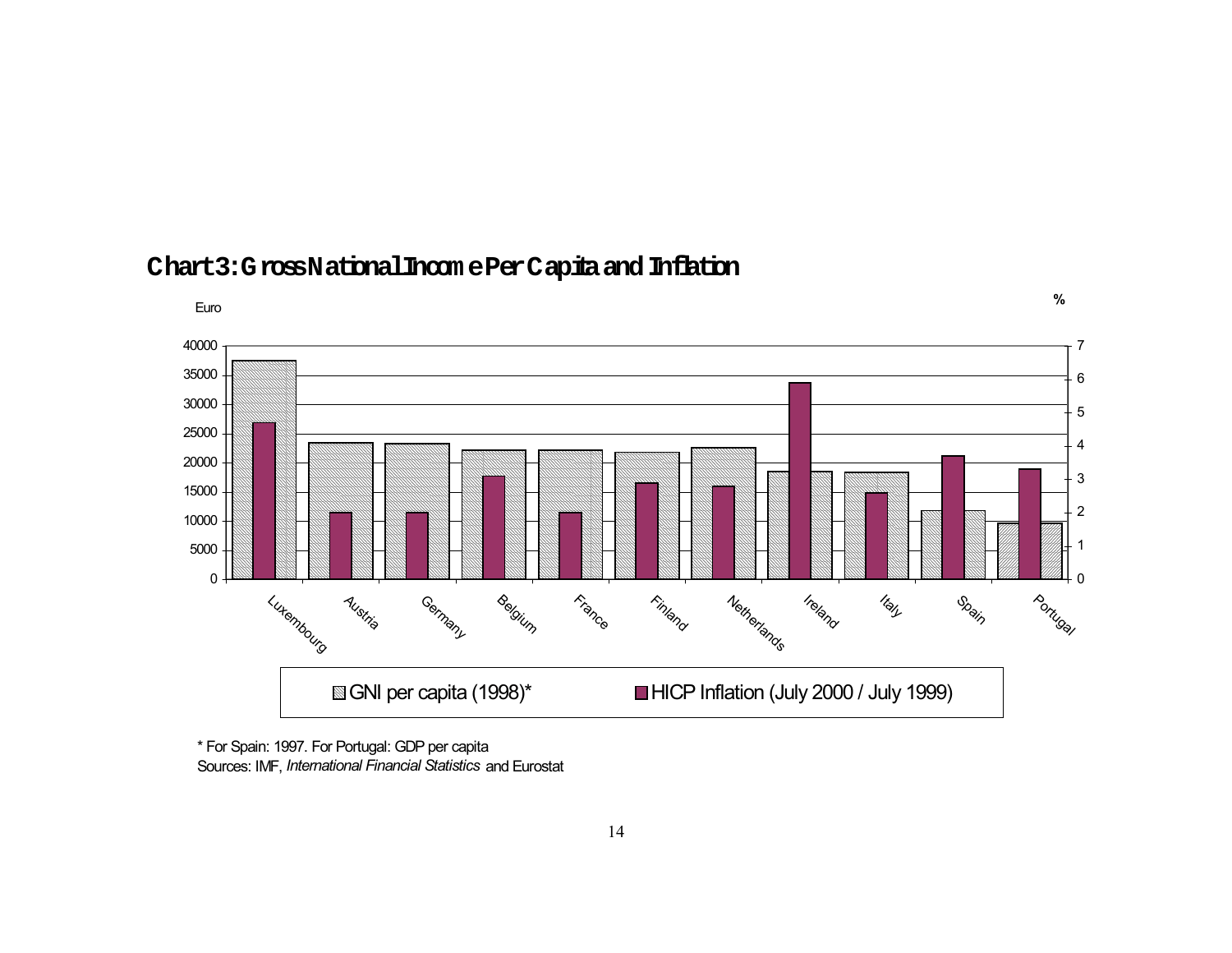However, now that the monetary union is established and functioning, a more fine tuned approach that takes into account the laws of economic development would better serve the efficiency of economic management.

Though logical from a purely economic point of view, there also lies a danger for the accession countries in the differentiation of the permissible EMU entry-level inflation rate on the basis of the level of economic development of the candidate countries. This danger stems from the popular fear in the EMU that such "permissiveness" could dilute the price stability within the euro zone and hence to weaken the euro. Such fear could weaken the political support for enlargement and delay the accession of the CEEs, particularly those whose per capita income is lowest. A reasonable compromise would be to define the permissible inflation deviation in reference to the average inflation rate of the euro zone (the Harmonized Index of Consumer Prices, HICP), not the three EU members with the lowest inflation rate. It is understandable that when Maastricht was negotiated and there were several national monetary policies, the founding members wanted to encourage convergence toward the lowest level of inflation. Now that EMU exists and there is a single monetary policy responsible for the inflation in the zone as a whole, it would make more sense to define the deviation in reference to the average inflation rate in the euro zone. In July 2000, this would have given an additional margin of 0.7 percent (1.8 percent EMU average inflation vs. 1.1 percent average inflation in the three EU countries with the lowest inflation) for a country wishing to join the EMU<sup>7</sup>. Although this difference is small, at such low levels of inflation even a difference of this magnitude is not insignificant. Another option would be simply to increase the permissible inflation deviation, but this could also be regarded as a watering down of the Maastricht criterion and therefore could raise the same popular fear as mentioned above.

1

 $7$  Within the EU, the lowest inflation rates were recorded by the United Kingdom and Sweden, which are not members of the EMU. Within the EMU, the average inflation was 1.4 percent in the three lowest inflation countries. In line with the methodology used by the ECB to assess compliance with the Maastricht criterion, the figures refer to the increase in the 12-month average of the HICP during the year ending in July 2000 over the year ending in July 1999.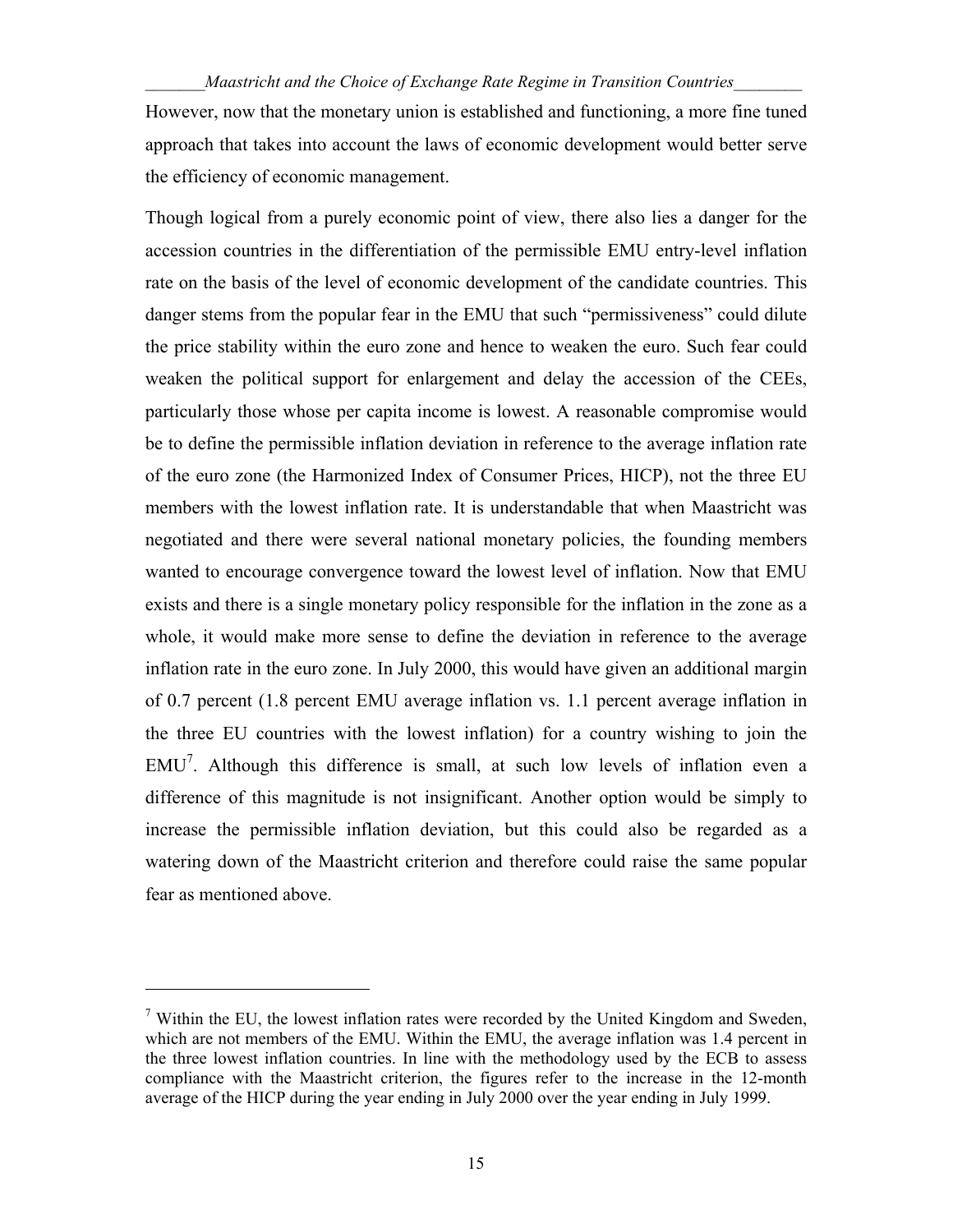#### **VI. Conclusions**

As can be seen from the above discussion, the characteristics of the economies of accession countries, their decision to adopt a track leading to membership in the euro zone, and the globalization of financial markets have confronted the authorities of these countries with a complex set of issues to be taken into account when choosing their exchange rate system. While EU/EMU accession is still several years away, it is close enough to require decisions as to what type of exchange rate regime will best serve these countries' economic development and the transition to EMU membership. As a result of the combined impact of globalization and EU convergence, accession countries are likely to experience continued financial capital inflows which are creating difficult problems of economic management, even if most of this capital stays in the country. At the same time, these countries remain exposed to shifts in market sentiment which can cause a sudden reversal of capital flows not otherwise justified by the development in the fundamentals of the country. There are no clear-cut solutions for the management of this situation which poses one of the greatest challenges for the monetary authorities of these countries for the years ahead, all the way up until EMU membership. This is one reason why those CEE countries which are the most prepared and the most integrated into the euro zone should have a strong interest in an early accession to the EU and the EMU. Meanwhile, the choice of the exchange rate regime in the run-up to EMU should be essentially determined by the state of the reform process and the political commitment to continued reforms and sound macroeconomic policies, backed by sufficient wage flexibility to deal with possible reform-induced or external shocks. If that commitment is strong and wages are flexible, a more rigid exchange rate regime can be sustainable. Otherwise a flexible arrangement would be more appropriate.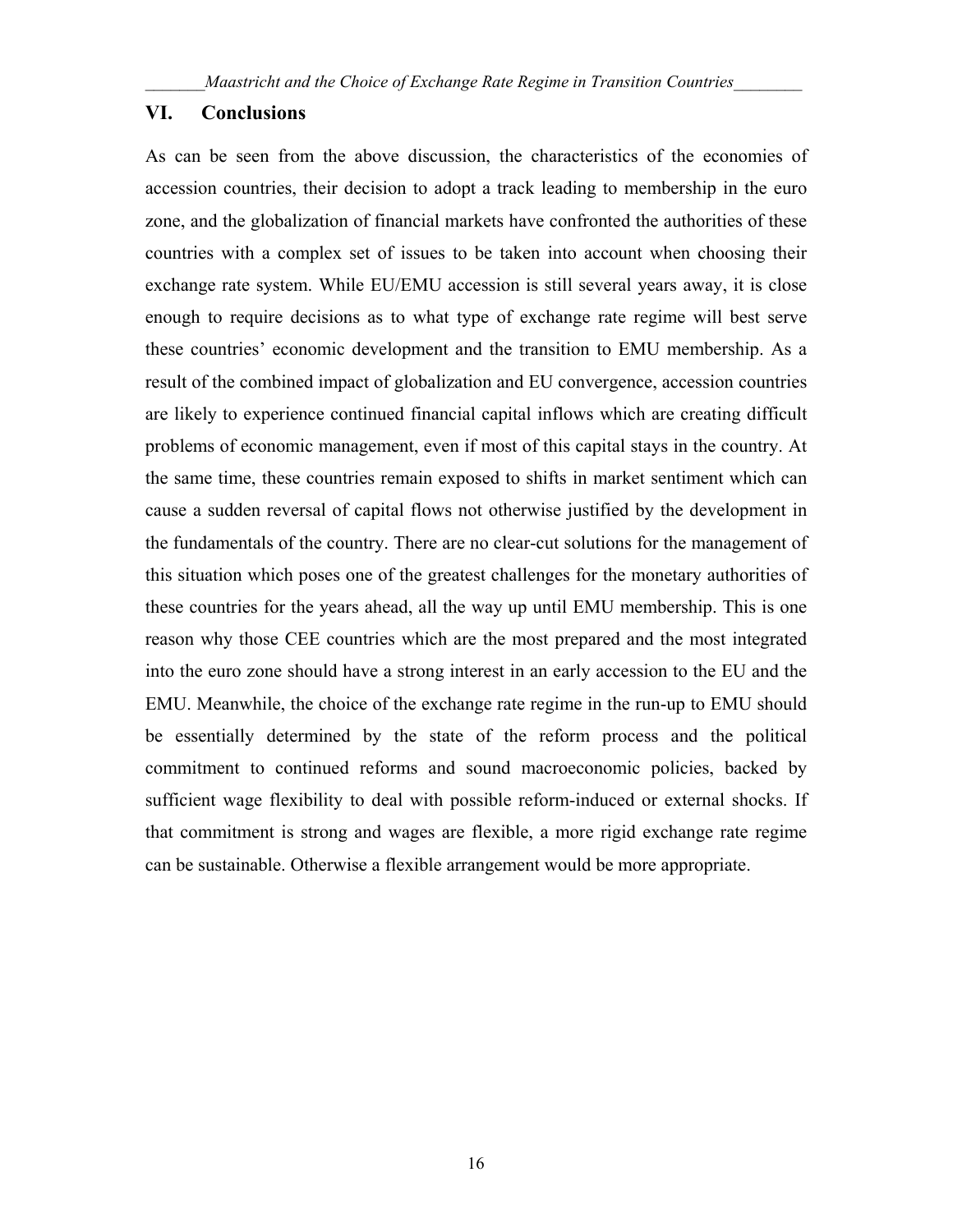#### **References**

- Baldwin, R., and P. Krugman (1989), 'Persistent Trade Effects of Large Exchange Rate Shocks', *Quarterly Journal of Economics*, 104(4), pp. 635-54.
- Campa, J. M. (1993), 'Entry by Foreign Firms in the United States under Exchange Rate Uncertainty', *Review of Economic Statistics*, 75(4), pp. 614-22.
- Darvas, Zs. and Gy. Szapáry, "Financial Contagion in Five Small Open Economies: Does the Exchange Rate Regime Really Matter?", *International Finance*, 3:1, 2000, pp. 25-51.
- ECB, Monthly Bulletin, October, 1999
- Gourinchas, P. O. (1999), 'Exchange Rates Do Matter: French Job Reallocation and Exchange Rate Turbulence, 1984-1992', *European Economic Review*, 43(7), pp. 1279-316.
- Hochreiter, E. and G. Winckler, "The Advantages of Tying Austria's Hands: The Success of the Hard Currency Strategy", *European Journal of Political Economy*, Vol. 11, 1995, pp. 83- 111.
- IMF, "Exchange Rate Regimes in Selected Advanced Transition Economies Coping with Transition, Capital Inflows, and EU Accession", SM/00/43, February 24, 2000
- Pelkmans J., D. Gros and J. Nunez Ferrer (2000), "Long-Run Economic Aspects of the European Union's Eastern Enlargement", Scientific Council for Government Policy, WRR, *Working Paper* 109, The Hague.
- Simon, A. and M. A. Kovács, "Components of the Real Exchange Rate in Hungary", *NBH Working Paper*, 1998/3 and subsequent update (mimeo, 2000).
- Szapáry, Gy. and M. Z. Jakab: "Exchange Rate Policy in Transition Economies: The Case of Hungary". *Journal of Comparative Economics*, December 1998, 26 (4), pp. 691-717.